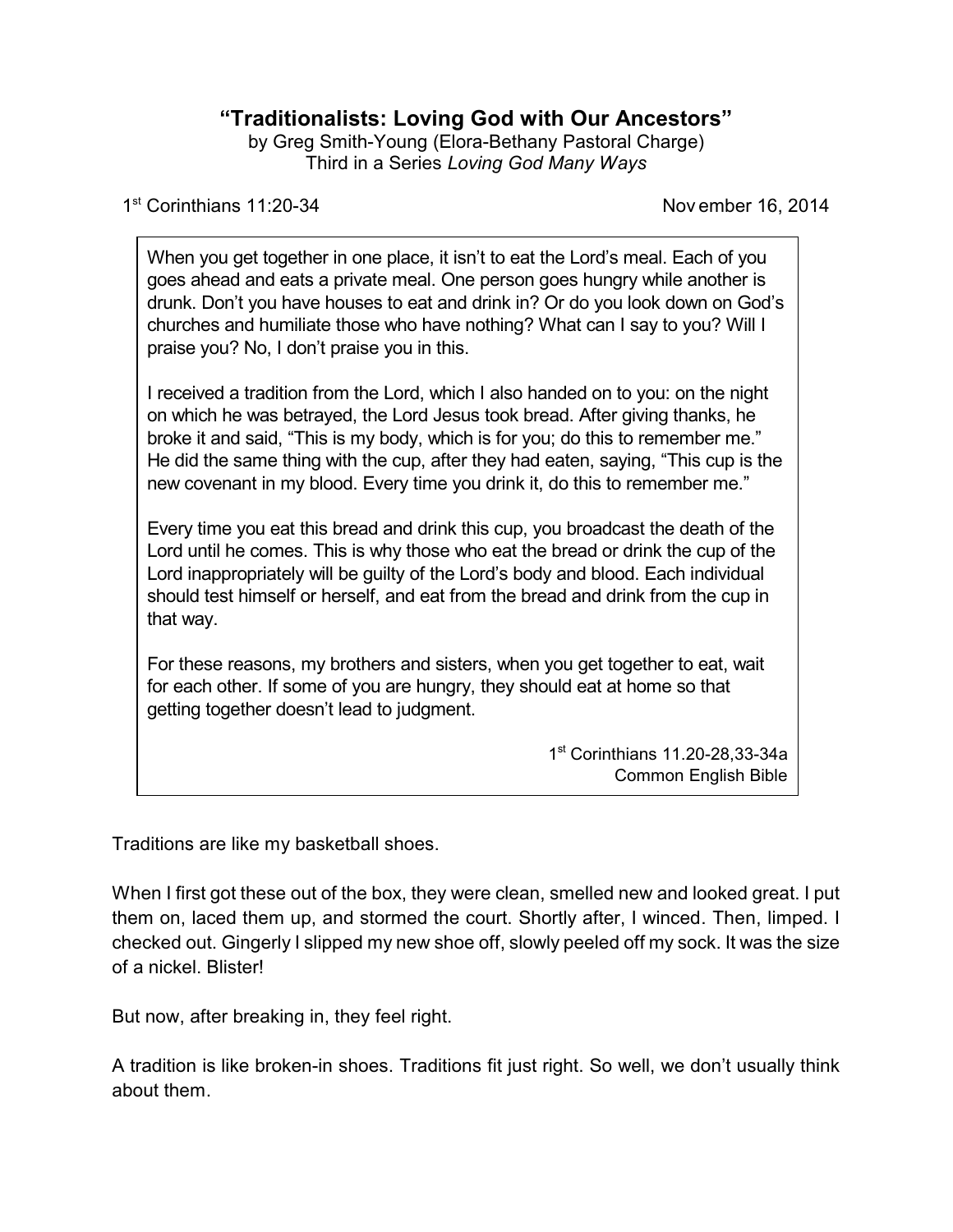Traditions are like a toddler's bedtime. A toddler's life is crazy! Learning to walk, feed yourself, talk. Exciting, exhausting, adventurous, and scary. At day's end, you need routine. You need structure. You need predictability. Same stuffy. Same blanky. Same book. Same prayer. Same snuggle. Tradition!

II

We are celebrating different ways we love God. Gary Thomas calls these "Spiritual Pathways."<sup>1</sup> I've listed them in your Sunday News.

> **Caregivers Traditionalists Activists Contemplatives** Ascetics **Enthusiasts Intellectuals Naturalists** Sensates

Each of us will be drawn to some pathways more than others. At the back of the sanctuary, you'll find copies of a short questionnaire that can help you clarify your pathways.

III

Today is about "Traditionalists." Traditions are practices handed to us, by those who have gone before us.

<sup>1</sup> Gary Thomas, Sacred Pathways: Discover Your Soul's Path to God revised edition (Grand Rapids: Zondervan, 2010). I've changed the order Thomas presents them, to fit my planned order for this series.

**Caregivers** love God by caring for others. **Traditionalists** love God with our ancestors. **Activists** love God by confronting injustice. **Contemplatives** love God through adoration. **Ascetics** love God in solitude and simplicity. **Enthusiasts** love God by engaging mystery and celebration. **Intellectuals** love God with their minds. **Naturalists** love God outdoors. **Sensates** love God by engaging their senses.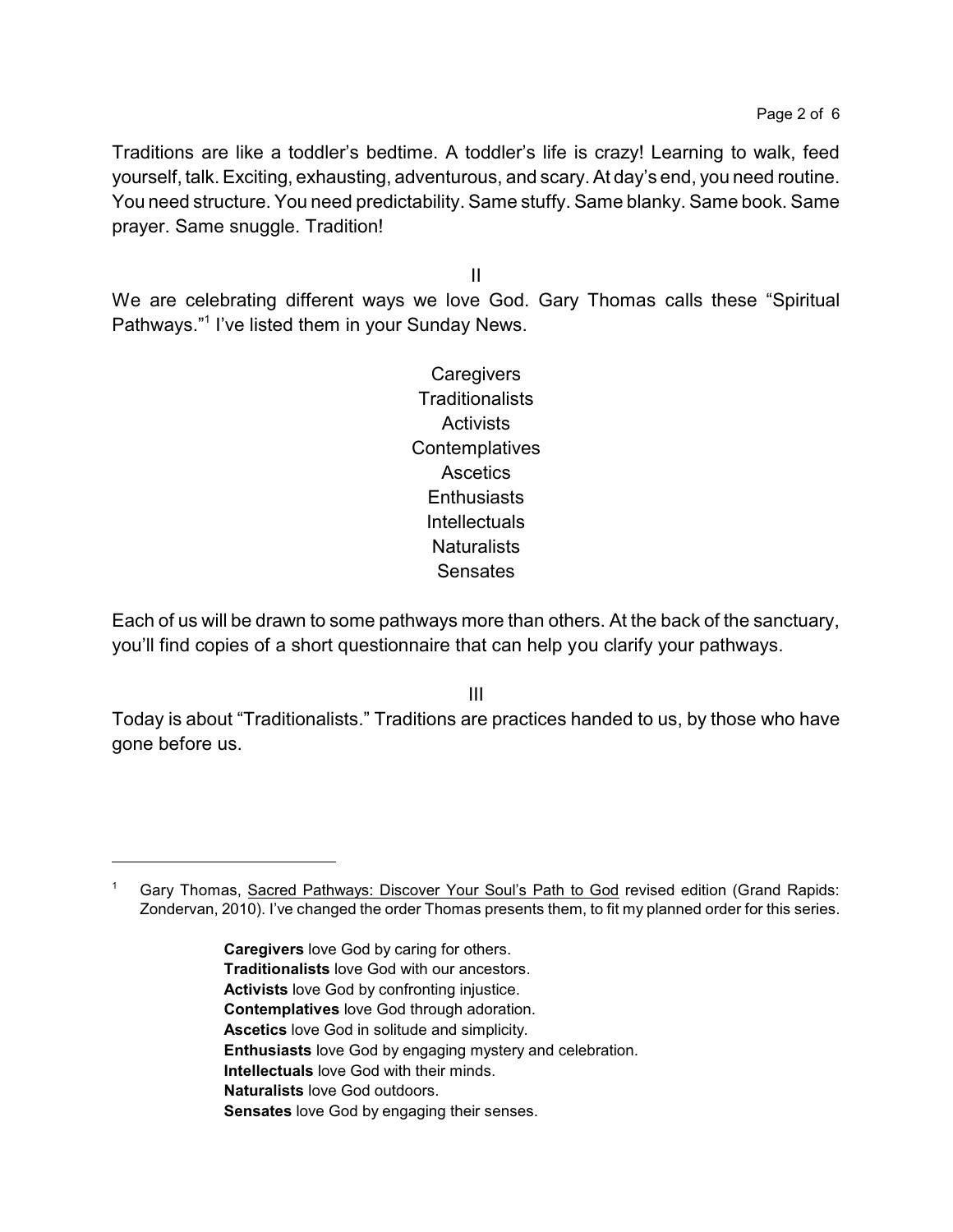## G. K. Chesterton said this about tradition (I've changed it a bit.)

*Tradition means giving votes to the most obscure of all classes, our ancestors. It is the democracy of the dead. Tradition refuses to submit to the small and arrogant rule of the few who merely happen to be walking about. All democrats object to people being disqualified by the accident of birth; tradition objects to their being disqualified by the accident of death. Democracy tells us not to neglect a good person's opinion, even if he is our stable hand; tradition asks us not to neglect a good person's opinion, even if he is our father.*<sup>2</sup>

We can be conceited that our time and generation has things figured out best, simply because we are the ones who happen to be around now? Tradition means we don't have to make everything up from scratch. It lets us learn from those who have gone before us. Allow them to teach us, question us, inspire us, and even correct us.

Notice how today's Bible reading works. Paul is dealing with a community that was divisive and unjust. This centred on how they celebrated the Lord's Supper. Paul brings them back to what the Meal means. Paul was a very fresh and innovative thinker. Yet here, he insists that what he is saying is not new. He is handing over what he himself received. Tradition. $3$ 

IV

Let me talk about one type of tradition, rituals.<sup>4</sup>

Rituals are patterns we follow. We all have rituals, whether we write them down or not.

Here we follow a "Church Year," starting with Advent in a couple of weeks. This ritual helps

<sup>2</sup> Gilbert K. Chesterton, *Orthodoxy* (New York: Dodd, Mead & Company, 1908). The citation is in chapter 4, which can be found here: [www.ccel.org/ccel/chesterton/orthodoxy.vii.html](http://www.ccel.org/ccel/chesterton/orthodoxy.vii.html). I have adapted it to make it clearer and more inclusive.

<sup>3</sup> Later in the same letter, Paul does the same thing. He wants to remind people of the core of what they believe and trust, the Gospel-Good News of Jesus.

*I passed on to you as most important what I also received: Christ died for our sins in line with the scriptures, he was buried, and he rose on the third day in line with the scriptures. He appeared to Cephas, then to the Twelve, and then he appeared to more than five hundred brothers and sisters at once—most of them are still alive to this day, though some have died. Then he appeared to James, then to all the apostles . . .* 1st Corinthians 15.3-7 (Common English Bible)

<sup>&</sup>lt;sup>4</sup> Another important tradition is our practice of saying creeds. These are short outlines of some basic things Christians believe. Later in the service, we said the Nicene Creed together. It dates from the early  $4<sup>th</sup>$ century, and set some directions for how we think about the Trinity, including Jesus. It doesn't say everything. Some things in it might make us scratch our heads. Still, it is part of who we are, a treasure handed on to us, faithful wisdom from our ancestors.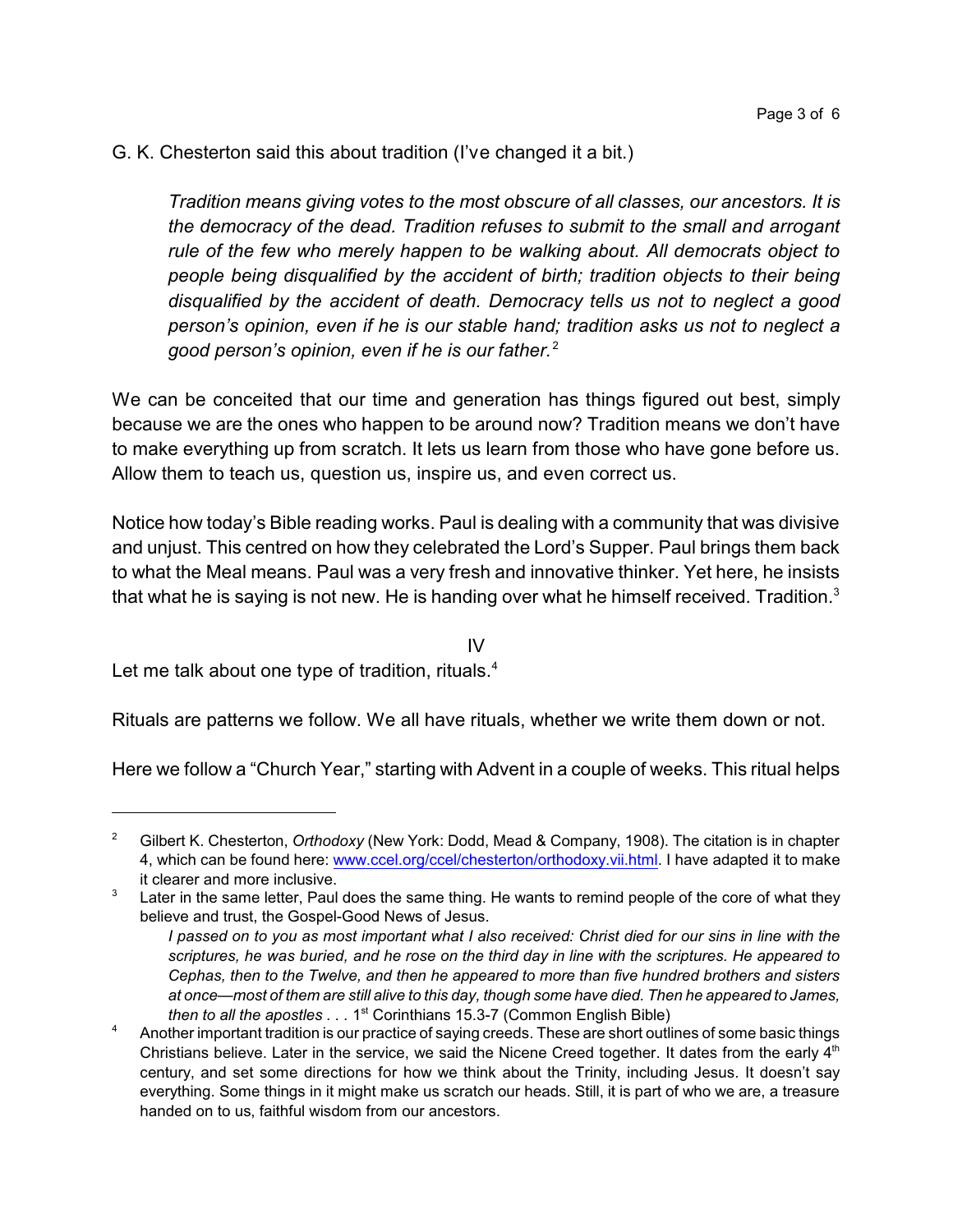shape how we tell the story of Jesus.

Our worship times follow a pattern. For us, it's a pattern of gathering, of hearing God's Word in Scripture, responding with prayer, offering and sacrament, and departing to be God's people in the world. Along the way, we have anchors:

> *One: God's grace and peace to you. All: God's grace and peace to you.*

*Our Father in heaven, hallowed be your name . . .*

*The blessing of God Almighty – Father, Son, and Holy Spirit – be with you.*

With these anchor points and within this pattern, we can have flexibility and creativity. Our ritual traditions don't need to stifle*.* They can help us be bold and innovative, without getting lost.

Another vital tradition is daily prayer. I've been using this book, *Common Prayer: A Liturgy for Ordinary Radicals.<sup>5</sup>* It has a strong social justice and peacebuilding focus. Yet it is very traditional. Every day starts the same:

> *Lord, let my soul rise to meet you, as the day rises to meet the sun.*

Kathleen Norris, a writer and poet, wrote this:

*I think I'm typical of a lot of people in my generation. I simply stopped going to church after high school. I really can't explain what it was that ten years later drew me back. Ironically, I think it was the Benedictines that kept me at it. I'm married. I'm not a Catholic. But when I started attending their liturgy, they would sing or recite psalms, have a Bible reading and some prayers four times a day. Being able to say and hear poems out loud was a whole new approach for me, even though it's about 1,700 years old. It really nourished me and made me a better Presbyterian.<sup>6</sup>*

<sup>&</sup>lt;sup>5</sup> Shane Clairborne, Jonathan Wilson-Hartgrove, Enuma Okoro, Common Prayer: A Liturgy for Ordinary Radicals (Grand Rapids: Zondervan, 2010).

<sup>6</sup> Quoted in Thomas, 80.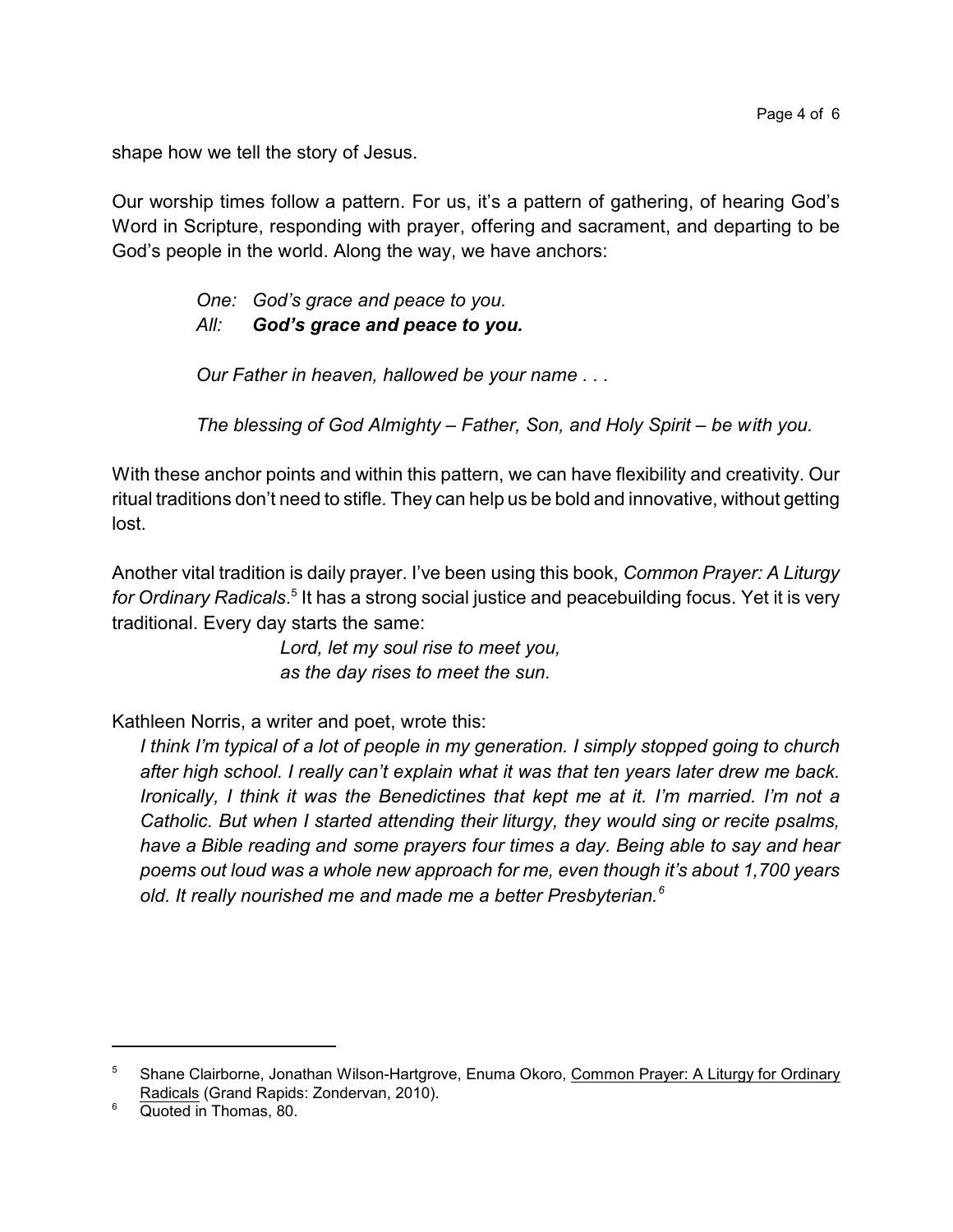The Christian monastic tradition calls for seven prayer times through the day. My prayer book uses three: morning, noon, and evening. Our Muslim friends pray five times. Is that a tradition we could learn from them? How would that change our experience of God, every day?

V

Like any of the Spiritual Pathways, traditions have their dangers.

Worship rituals can help us experience God. But we can come to love them more than we love God. Our traditions can become gods, replacing the true and living God in our loyalty and adoration.

Following traditions does not replace following God. Listen to what God says through the prophet Amos:

*I hate, I despise your feasts, and I take no delight in your solemn assemblies. Even though you offer me your burnt offerings and grain offerings, I will not accept them. . . . Take away from me the noise of your songs. . . . But let justice roll down like waters, and righteousness like an ever-flowing stream.* 7

We can become stuck in "We've always done it that way!" We forget why we started doing something a certain way. We don't ask whether we should continue doing it that way.

Jaroslav Pelikan was a historian. He loved tradition. This is one of his more memorable comments:

> *Tradition is the living faith of the dead, traditionalism is the dead faith of the living.*<sup>8</sup>

Tradition gives life to our walk with God. It keeps us in a living conversation with our ancestors. Traditionalism supposes that nothing should ever be done for the first time. It keeps us from seeing the new things God is doing now. Being stuck to traditions kills our walk with God.<sup>9</sup>

Amos 5:21-24 (English Standard Version)

<sup>8</sup> *The Vindication of Tradition* (New Haven, CT: Yale, 1984), 65. 9

In an interview, Pelikan expanded on his often-quoted lecture comment:

*Tradition is the living faith of the dead; traditionalism is the dead faith of the living. Tradition lives in conversation with the past, while remembering where we are and when we are and that it is we who have to decide. Traditionalism supposes that nothing should ever be done for the first time, so all that is needed to solve any problem is to arrive at the supposedly unanimous testimony of this homogenized tradition.*

U.S. News & World Report *(June 26, 1989)*. Cited in [http://en.wikipedia.org/wiki/Jaroslav\\_Pelikan.](http://en.wikipedia.org/wiki/Jaroslav_Pelikan)